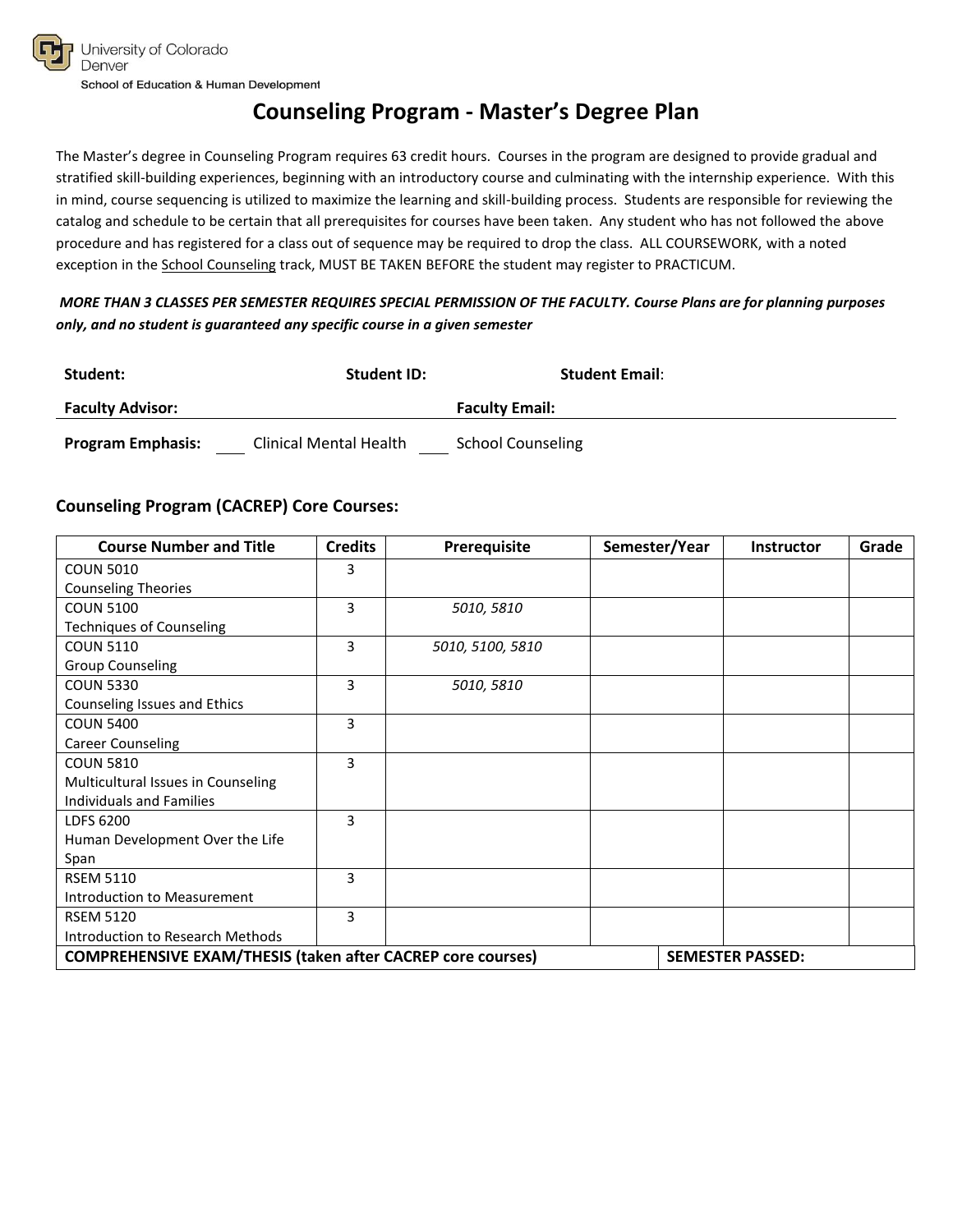

### **Clinical Mental Health:**

| <b>Course Number and Title</b>      | <b>Credits</b><br>Prerequisite |                            | Semester/Year | Instructor | Grade |
|-------------------------------------|--------------------------------|----------------------------|---------------|------------|-------|
| <b>COUN 5160</b>                    | 3                              | 5010, 5100, 5150, 5820     |               |            |       |
| Techniques in Family Therapy        |                                |                            |               |            |       |
| <b>COUN 5280</b>                    | 3                              |                            |               |            |       |
| <b>Addictions Counseling</b>        |                                |                            |               |            |       |
| <b>COUN 5820</b>                    | 3                              | 5010, 5810                 |               |            |       |
| Strategies in Agency Counseling     |                                | Fall/Spring                |               |            |       |
| <b>COUN 6200</b>                    | 3                              |                            |               |            |       |
| TIC for Diverse Populations and COD |                                |                            |               |            |       |
| <b>COUN 6250</b>                    | 3                              | 5010, 5810, 5820           |               |            |       |
| Mental Health Diagnosis             |                                |                            |               |            |       |
| <b>COUN 7100</b>                    | 3                              | 5010, 5100, 5820, 6250     |               |            |       |
| Advanced Theory and Techniques      |                                | (6250 concurrent)          |               |            |       |
|                                     |                                | Fall/Spring                |               |            |       |
| Elective                            | 3                              | Must meet any prerequisite |               |            |       |
|                                     |                                | for elective               |               |            |       |
| Elective                            | 3                              | Must meet any prerequisite |               |            |       |
|                                     |                                | for elective               |               |            |       |
| <b>COUN 5910</b>                    | 3                              | <b>ALL COURSEWORK</b>      |               |            |       |
| Practicum & Individual Supervision  |                                |                            |               |            |       |
| <b>COUN 5911</b>                    | 3                              | COUN 5910 concurrently     |               |            |       |
| Practicum & Group Supervision       |                                |                            |               |            |       |
| <b>COUN 5930</b>                    | 6                              | COUN 5910, COUN 5911       |               |            |       |
| Internship                          |                                |                            |               |            |       |

# **School Counseling (School Counselor Licensure\*\*) Courses:**

| <b>Course Number and Title</b>        | <b>Credits</b> | Prerequisite                           | Semester/Year | <b>Instructor</b> | Grade |
|---------------------------------------|----------------|----------------------------------------|---------------|-------------------|-------|
| <b>COUN 5280</b>                      | 3              |                                        |               |                   |       |
| <b>Addictions Counseling</b>          |                |                                        |               |                   |       |
| <b>COUN 5425</b>                      | 3              | 5010, 5815, LDFS 6200, RSEM            |               |                   |       |
| Developing & Implementing a School    |                | 5110, RSEM 5120                        |               |                   |       |
| Counseling Program                    |                | Spring Only                            |               |                   |       |
| <b>COUN 5815</b>                      | 3              | Fall Only                              |               |                   |       |
| Introduction to School Counseling     |                |                                        |               |                   |       |
| <b>COUN 5915</b>                      | 3              | <b>ALL COURSEWORK</b>                  |               |                   |       |
| Practicum in School Counseling        |                | (5910 OR 5930 concurrent)<br>Fall Only |               |                   |       |
| <b>COUN 6140</b>                      | 3              | 5010,5100,5150,                        |               |                   |       |
| Counseling Children, Adolescents, and |                | LDFS 6200                              |               |                   |       |
| <b>Their Parents</b>                  |                | Spring/Summer Only                     |               |                   |       |
| <b>COUN 6200</b>                      | 3              |                                        |               |                   |       |
| TIC for Diverse Populations and COD   |                |                                        |               |                   |       |
| <b>COUN 6230</b>                      | 3              | All core courses, 5815, 6250           |               |                   |       |
| Developmental Counseling in Schools   |                | Spring Only                            |               |                   |       |
| <b>COUN 6250</b>                      | 3              | 5010, 5810                             |               |                   |       |
| <b>Mental Health Diagnosis</b>        |                |                                        |               |                   |       |
| <b>COUN 5910</b>                      | 3              | <b>ALL COURSEWORK</b>                  |               |                   |       |
| Practicum & Individual Supervision    |                | (5915 concurrent)                      |               |                   |       |
| <b>COUN 5911</b>                      | 3              | COUN 5910 concurrently                 |               |                   |       |
| Practicum & Group Supervision         |                |                                        |               |                   |       |
| <b>COUN 5930</b>                      | 6              | COUN 5910, COUN 5911                   |               |                   |       |
| Internship                            |                |                                        |               |                   |       |

*\*\*Students planning to obtain a School Counselor license from the Colorado Department of Education must pass the Praxis Exam.*